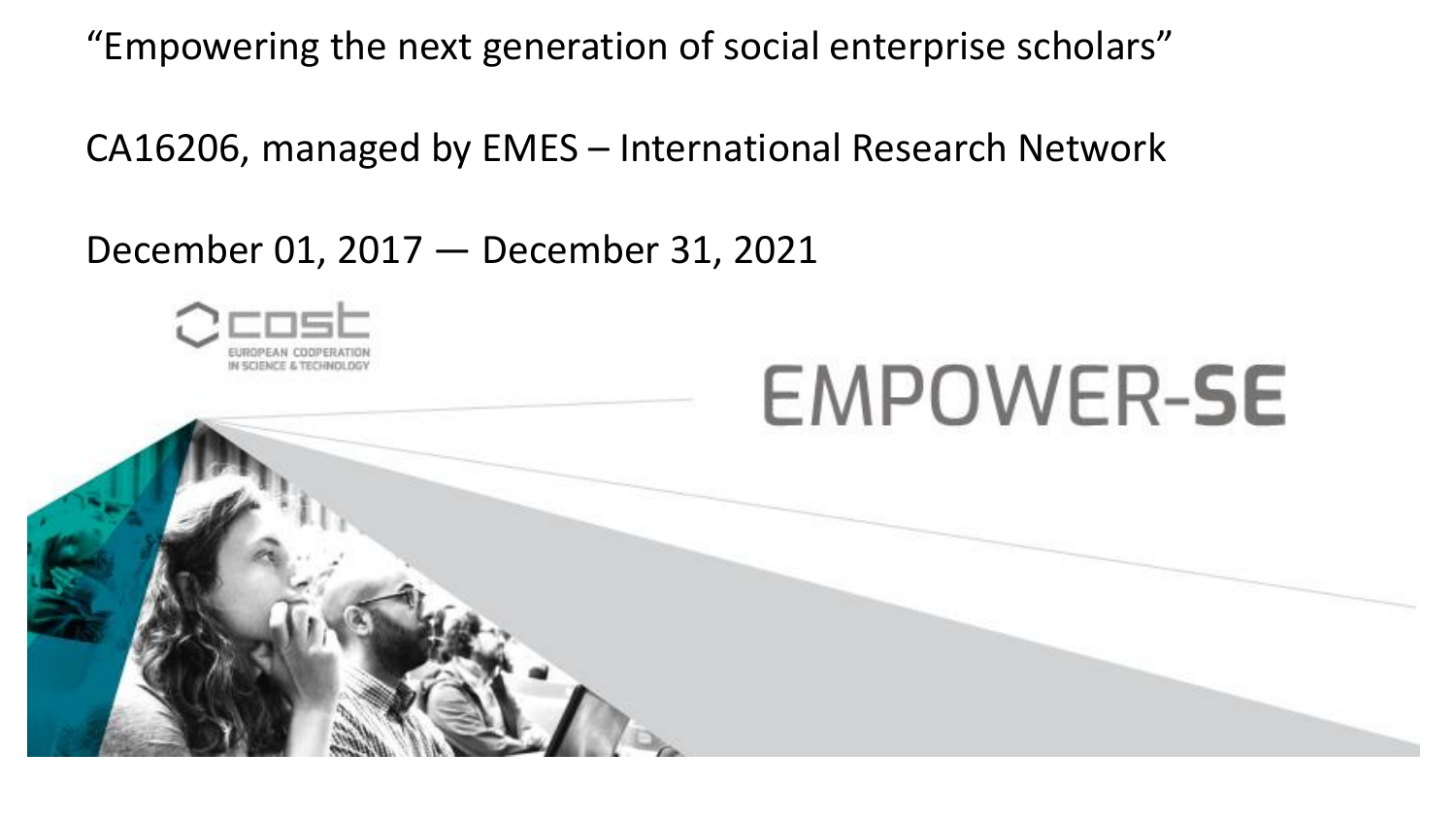#### WHAT ARE THE SOCIAL ENTERPRISES?

- Different types of "organizations which combine an entrepreneurial dynamic to provide services or goods with a primacy of social aims" (European Commission, 2015, 2016)
- "social enterprises contribute to smart growth by responding with social innovation to needs that have not yet been met; they create sustainable growth by taking into account their environmental impact and by their long-term vision; they are at the heart of inclusive growth due to their emphasis on people and social cohesion" (European Commission, 2011: 3)
- Enterprises for work integration of PWDs, NGOs that provide social services, cooperatives, etc.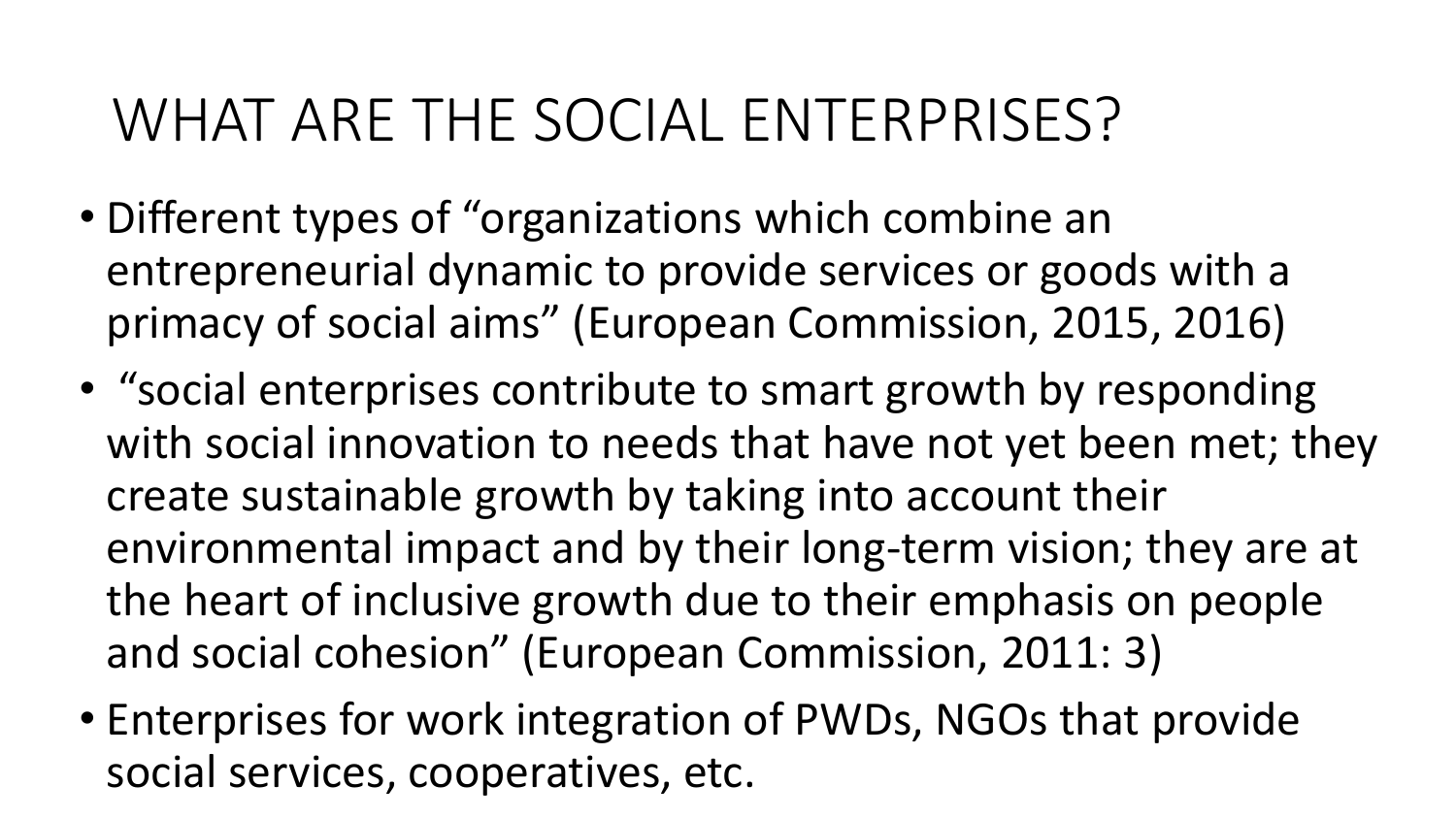#### HOW WAS THIS COST ACTION DEVELOPED?

- Based on years long cooperation and networking of researchers of social economy and social enterprises from all around the world
- EMES initiated initiative in 2015, first application was highly evaluated, but did not win a grant in 2016.
- Renewed application accepted in 2017 and the project started in December 2017 and will last until 2021.
- The project builds synergy with other EMES projects, but also with different research projects of all project participants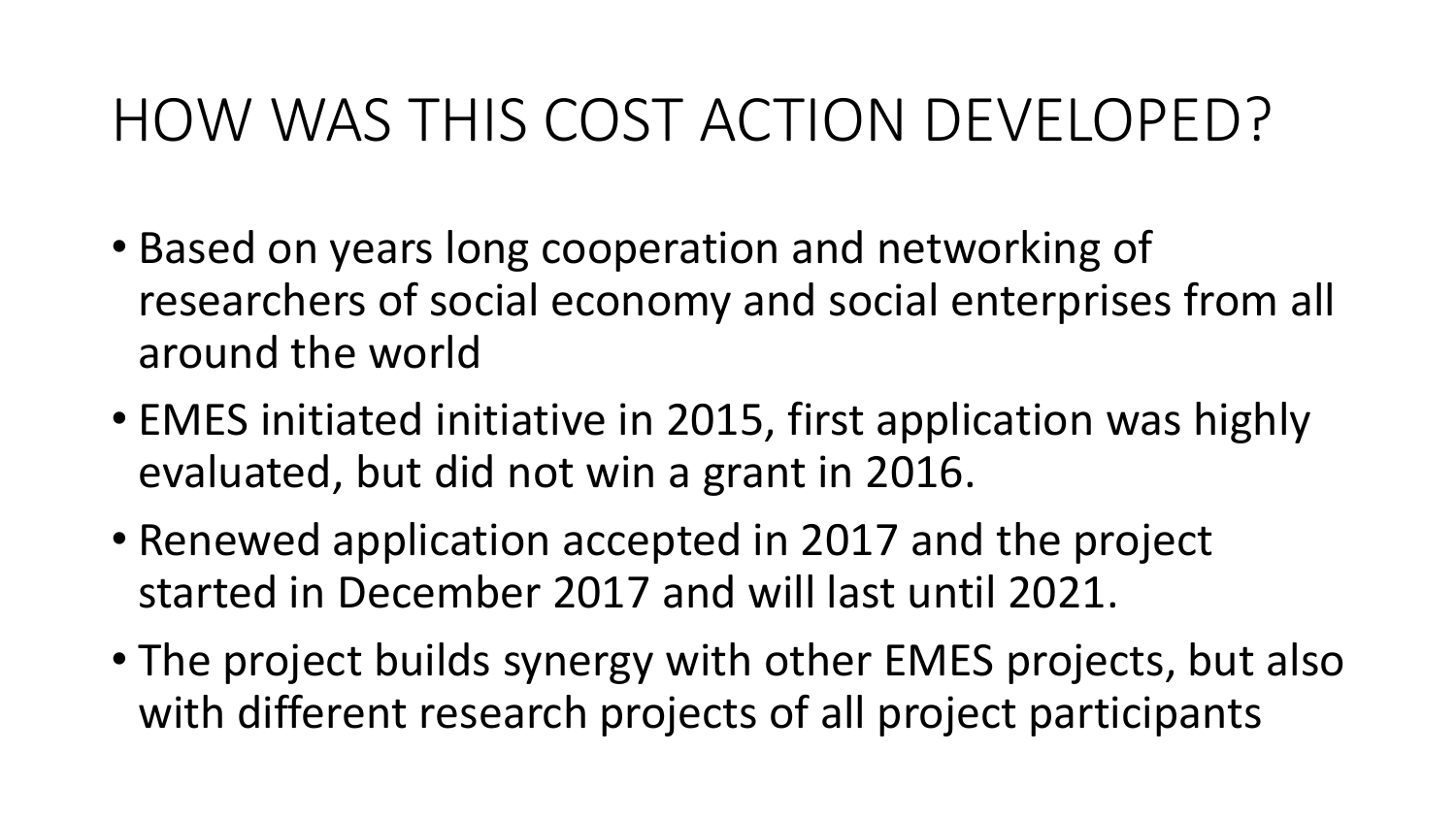## HOW DID SERBIA GET INVOLVED IN THE PROJECT?

- First mapping of social enterprises in Serbia done in cooperation with EMES experts within UNDP funded project in 2006.
- Researchers of the Institute for Sociological Research, University of Belgrade, prof dr Slobodan Cvejić and prof dr Marija Babović, led large survey of social enterprises in Serbia in 2007, prof Cvejic participated in expert team of the Statistical Office of the Republic of Serbia which in 2013 conducted assessment of economic impact of social enterprises (one of 5 researches of the kind supported by EC DG Enterprises across the Europe)
- In both researches reduced EMES operational definition of SE was applied
- The Institute for Sociological Research participated in 2 more large international researches in the field of social economy, supported through FP7 Marie Currie scheme – exchange of researchers, PhD thesis, closing conference organized at the Faculty of Philosophy, University of Belgrade in 2012.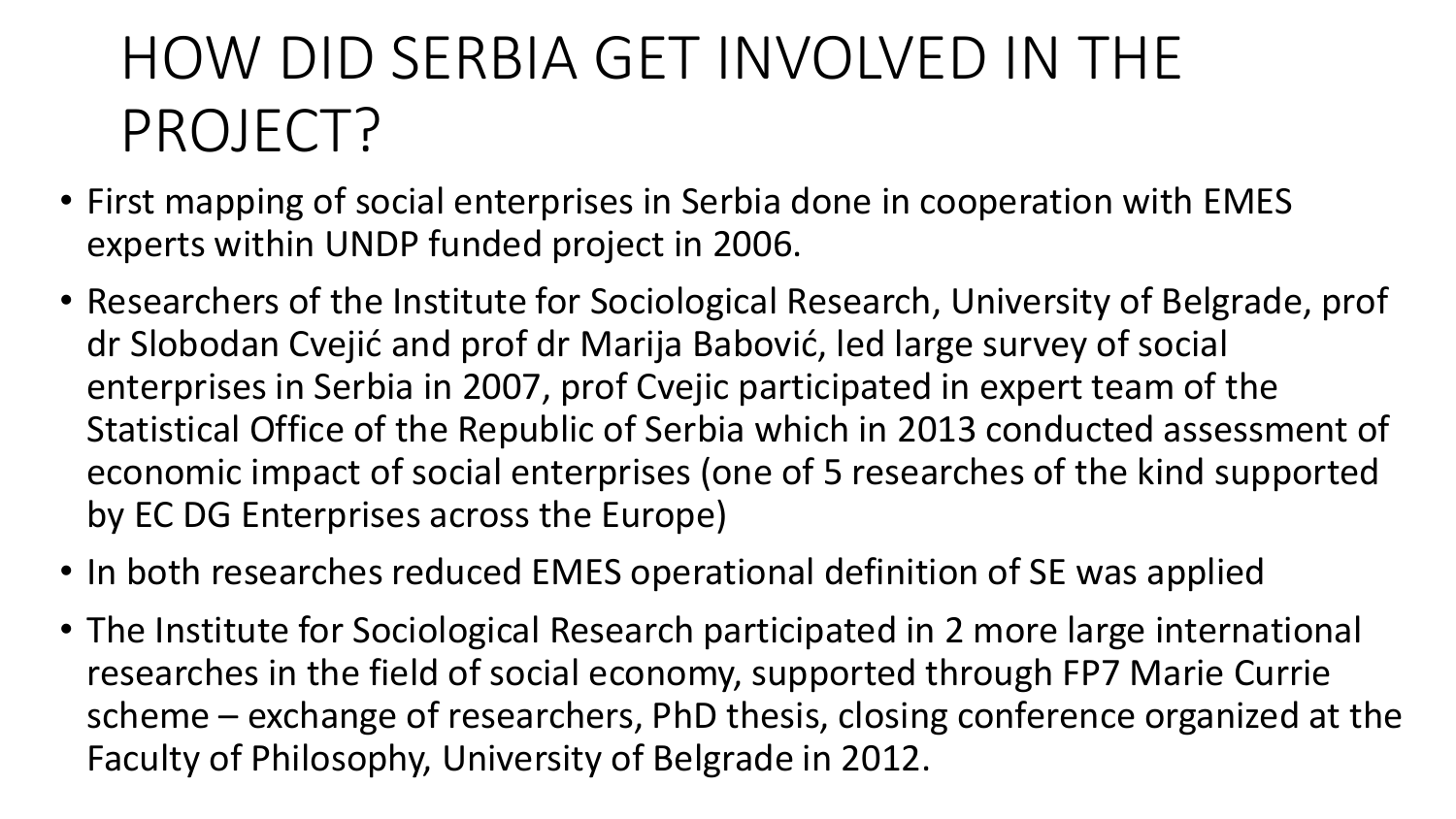### EMPOWER SE – MAIN PROJECT GOALS

- To answer the questions:
	- Which modes and practices of SE are embedded in different national contexts?
	- Which are their innovative practices in solving emerging social and ecological needs (unemployment, migrations, climate change, energy/food/water supply)?
	- What institutional support is needed to support SE activities?
- To reach an encompassing answer we have to overcome existing geographical, disciplinary, political, etc. fragmentation of knowledge about **SE**
- Action through 3 types of networking:
	- Geographic extension of the network of researchers
	- Extension of disciplinary perspective
	- Connecting different actors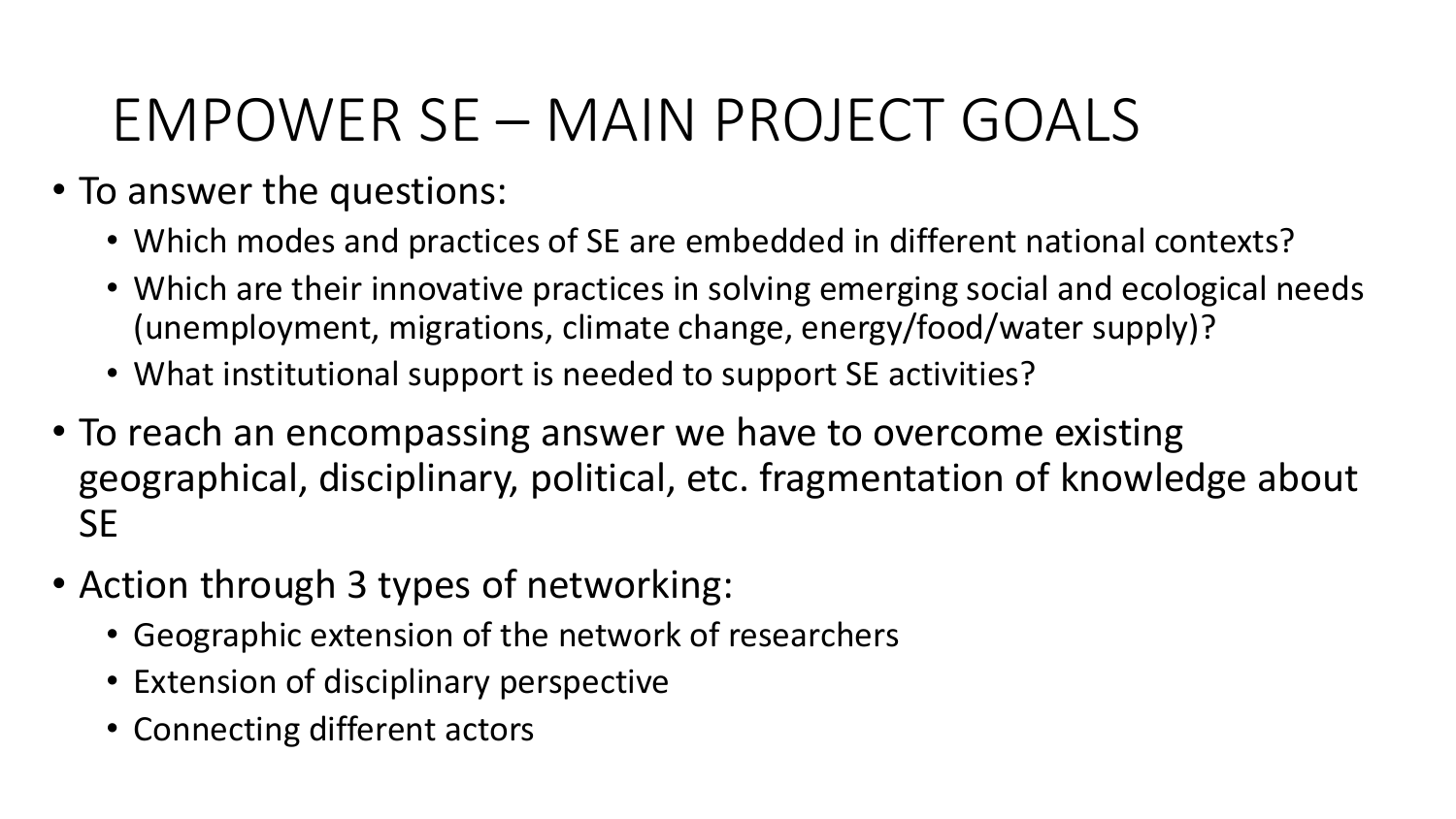#### RESEARCH COORDINATION OBJECTIVES

- 1. Identifying and bridging the variety of SE conceptions and models in each national contexts thus reflecting the diversity of welfare regimes, and socio-economics contexts
- 2. Bridging different epistemological traditions (business, economics, sociology, political science, psychology, education, geography and other social sciences);
- 3. Gathering evidence and analysing the innovative contribution of SE in at least five key industries for the development of sustainable societies (migration, renewable energy and transport, health and social care, food supply chains, social finance, circular economy etc).
- 4. Equipping major non-research SE stakeholders with robust knowledge to understand the different models of SE and the institutional factors and organizational choices that shape these models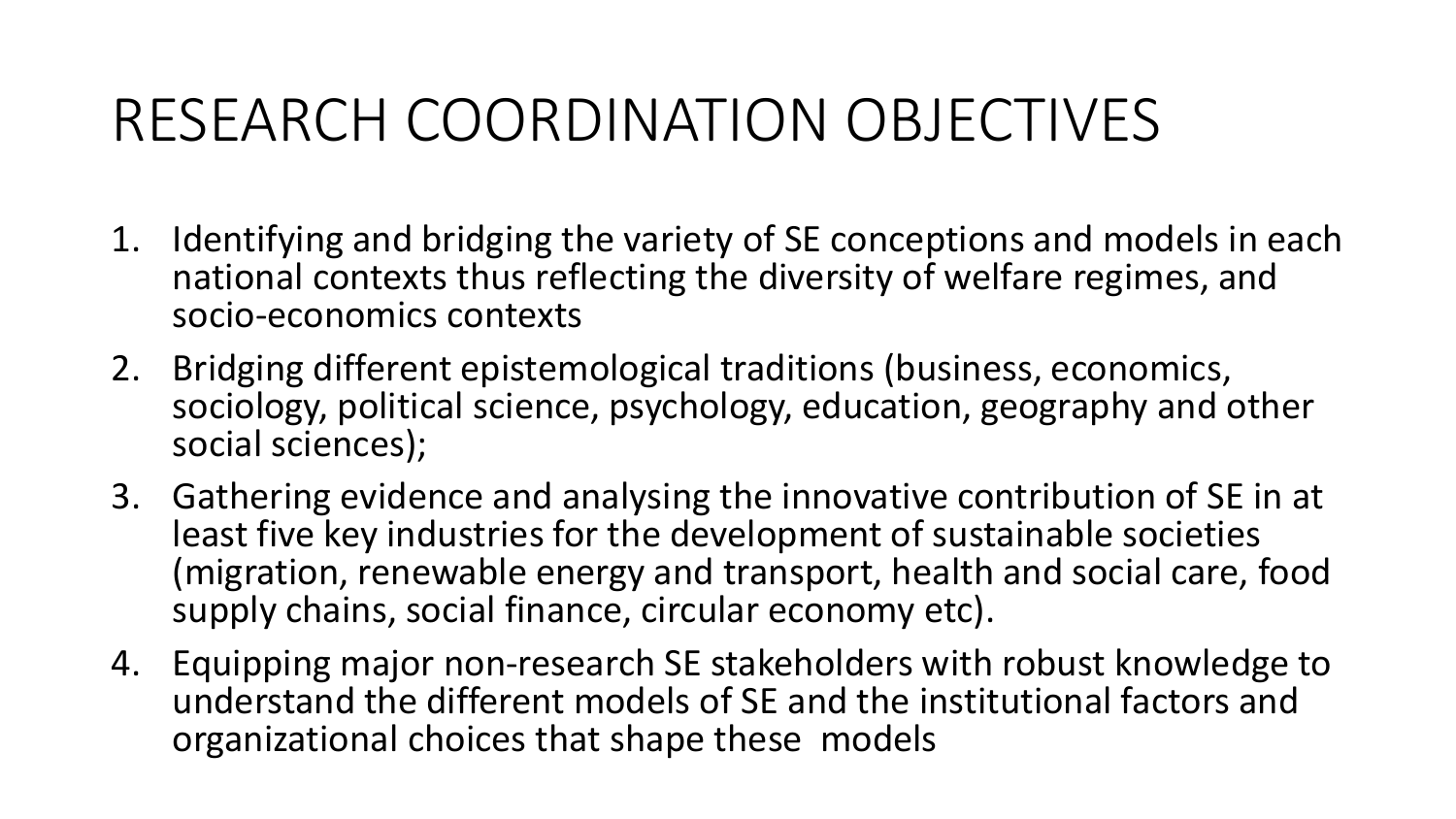### CAPACITY BUILDING OBJECTIVES

- 1. Gather scholars from different disciplines and geographical backgrounds (66 proposers + scholars participating in the conferences and workshops).
- 2. Integrate researchers from COST inclusiveness target countries and young scholars into the international SE research community with the support of established scholars (35 Early Career researchers + young scholars participating in conferences and workshops).
- 3. Train and strengthen a pluridisciplinary community of PhD students in the field of SE particularly, from COST inclusiveness target countries (two training schools gathering at least 70 PhD students + special sessions dedicated to PhD in the conferences and workshops).
- 4. Foster new comparative research proposals, joint publications (two books, three special journal issues) and mobility actions (at least 15 Short-Term Scientific Missions) for enhancing comparative International research projects on SE.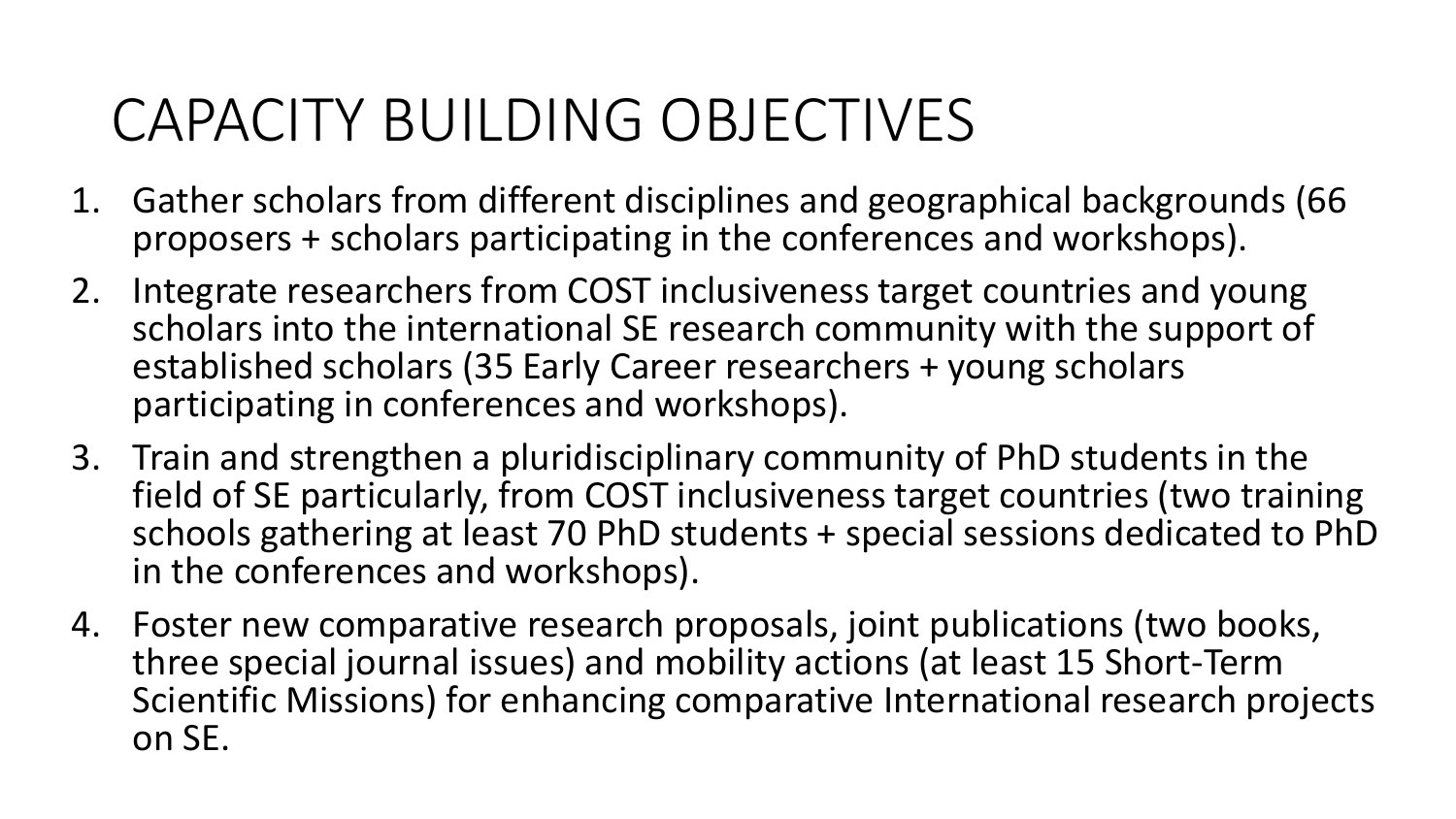#### EXPECTED IMPACT

- **Scientific** through working groups, academic conferences, scientific publications, training schools and short term scientific missions
	- Forming the network of excellence, applications for Horizon 2020
- **Social-economic impact** through 'EMPOWER SE talks' with policy makers and practitioners in SE area, through sessions in 2 conferences to which EU level policy makers will be invited, as well as through 'light form' products which will bring the topic closer to newcomers to the field of SE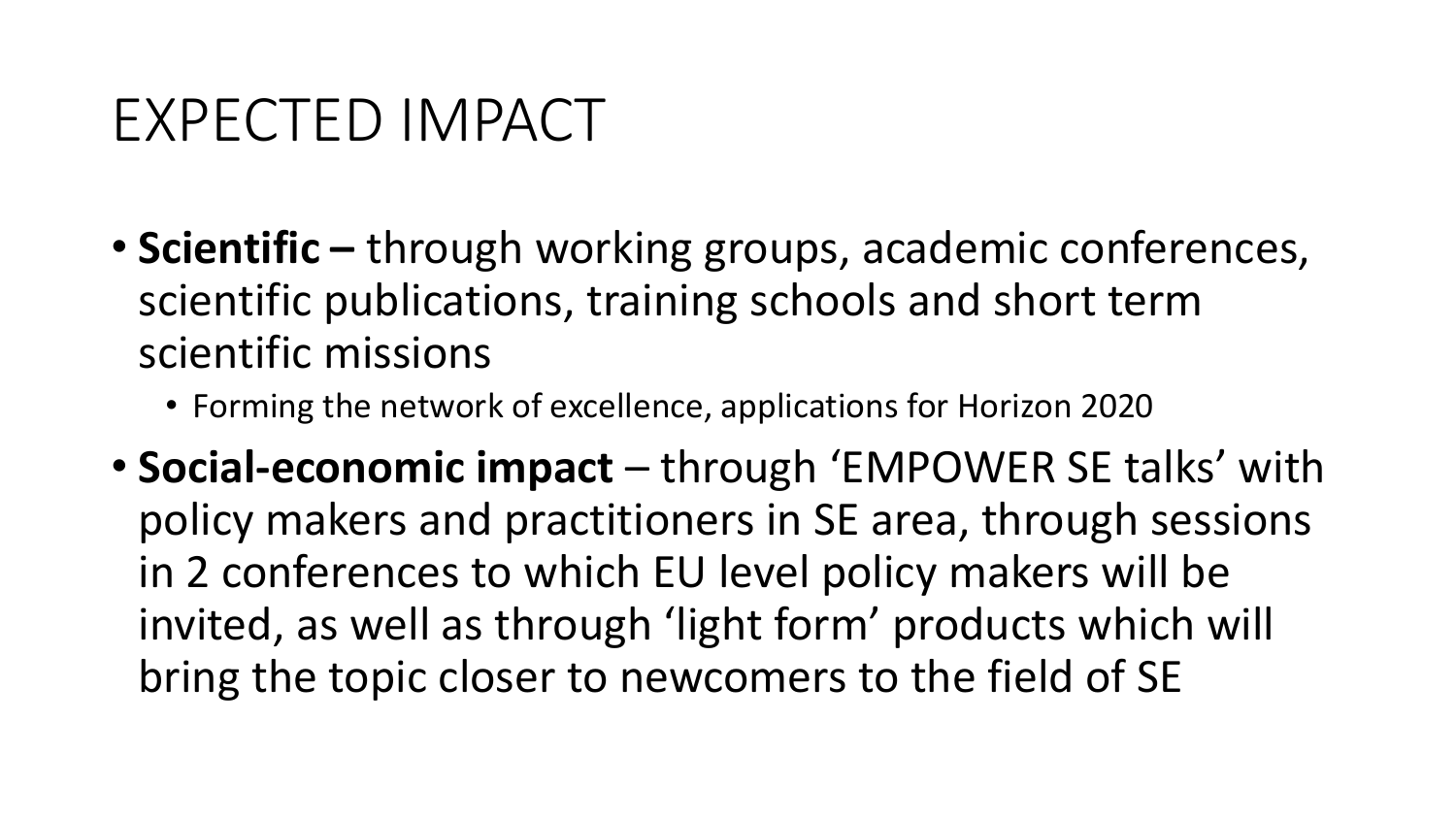#### PROJECT IMPLEMENTATION

- Working group 1: *Foundations*, M1-M24; to detect and connect different conceptions and model of SE – 2 scientific seminars per year
- Working group 2: *Industries and impact*, M12-M48; to collect and analyse evidence on innovative contributions to SE in 5 industries – 2 scientific seminars per year
- Working group 3: *Eco systems*, M24-M28; To equip major SE stakeholders with robust knowledge to understand how the different elements of the eco-system interact and impact
- Working group 4: Education and dissemination, M1-M48; To produce concrete outputs for transfer of knowledge and raising of awareness